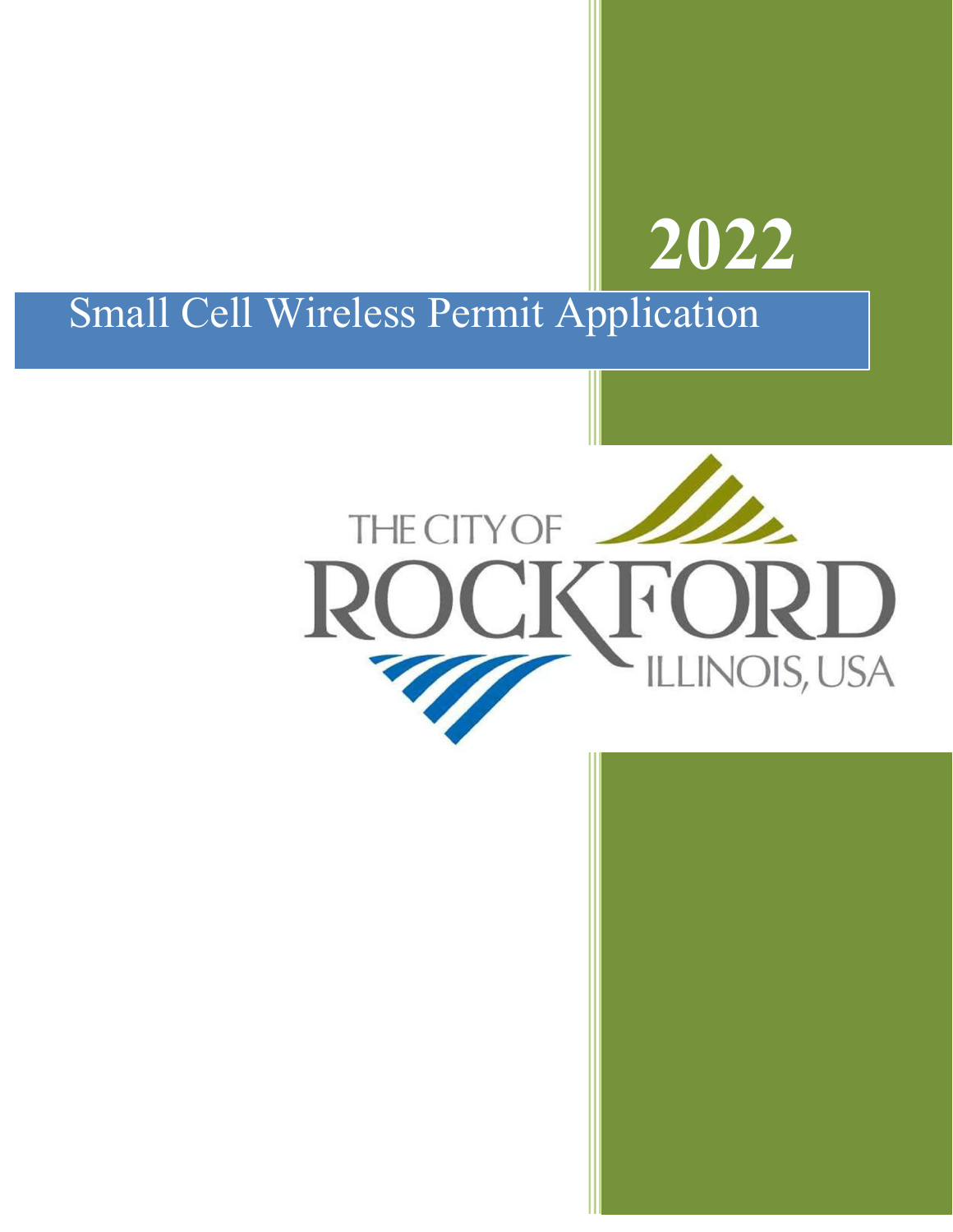

### **City of Rockford, Illinois**

**Public Works Department**  425 East State Street, Rockford, IL 61104 Phone: 779-348-7174 Fax: (815) 967-7058 Web: www.rockfordil.gov



#### **SMALL WIRELESS FACILITIES PERMIT APPLICATION**  (ENCROACHMENT LOCATED WITHIN THE CITY RIGHT-OF-WAY)

| <b>APPLICANT INFORMATION</b>                                                                                                                                                                                                                                                                                                             |                                  |                                            |             |  |  |  |
|------------------------------------------------------------------------------------------------------------------------------------------------------------------------------------------------------------------------------------------------------------------------------------------------------------------------------------------|----------------------------------|--------------------------------------------|-------------|--|--|--|
| Applicant Name:                                                                                                                                                                                                                                                                                                                          | Date:                            |                                            |             |  |  |  |
| Carrier/Wireless Provider<br>Applicant is a:                                                                                                                                                                                                                                                                                             |                                  | Representative                             | Other:      |  |  |  |
| Company Name:                                                                                                                                                                                                                                                                                                                            |                                  |                                            |             |  |  |  |
| Address:                                                                                                                                                                                                                                                                                                                                 |                                  |                                            |             |  |  |  |
| City:                                                                                                                                                                                                                                                                                                                                    | State:                           |                                            | ZIP Code:   |  |  |  |
| Phone:<br>Email:                                                                                                                                                                                                                                                                                                                         |                                  |                                            |             |  |  |  |
|                                                                                                                                                                                                                                                                                                                                          |                                  | <b>PROPOSED SITE LOCATION</b>              |             |  |  |  |
| Property Address:                                                                                                                                                                                                                                                                                                                        |                                  |                                            |             |  |  |  |
| City:                                                                                                                                                                                                                                                                                                                                    | State:                           |                                            | ZIP Code:   |  |  |  |
| Closest Intersection (Distance and Direction from):                                                                                                                                                                                                                                                                                      |                                  |                                            |             |  |  |  |
|                                                                                                                                                                                                                                                                                                                                          |                                  |                                            |             |  |  |  |
|                                                                                                                                                                                                                                                                                                                                          |                                  |                                            |             |  |  |  |
|                                                                                                                                                                                                                                                                                                                                          |                                  | <b>EXISTING POLE/STRUCTURE INFORMATION</b> |             |  |  |  |
| New Pole/Structure Construction? Yes                                                                                                                                                                                                                                                                                                     | No                               |                                            |             |  |  |  |
| Pole/Structure ID Number:                                                                                                                                                                                                                                                                                                                | Height of Pole/Structure (feet): |                                            | Pole Color: |  |  |  |
| Existing Attachment(s) on Pole/Structure? (e.g., banners, light fixtures) Yes                                                                                                                                                                                                                                                            |                                  |                                            | No          |  |  |  |
| <b>Existing Structure Owner:</b>                                                                                                                                                                                                                                                                                                         |                                  |                                            |             |  |  |  |
| Name of Structure Owner Representative:                                                                                                                                                                                                                                                                                                  |                                  |                                            |             |  |  |  |
| Address:                                                                                                                                                                                                                                                                                                                                 |                                  |                                            |             |  |  |  |
| City:                                                                                                                                                                                                                                                                                                                                    | State:                           |                                            | ZIP Code:   |  |  |  |
| Phone:                                                                                                                                                                                                                                                                                                                                   | E-mail:                          |                                            | Fax:        |  |  |  |
| <b>PROPERTY OWNER INFORMATION</b>                                                                                                                                                                                                                                                                                                        |                                  |                                            |             |  |  |  |
| In the event that the proposed small wireless facility is to be attached to an existing pole owned by an entity other than the City,<br>the wireless provider shall provide legally competent evidence of the consent of the owner of such pole to the proposed<br>collocation. Permission has been granted by property owner? Yes<br>No |                                  |                                            |             |  |  |  |
| Name:                                                                                                                                                                                                                                                                                                                                    |                                  |                                            |             |  |  |  |
| Address:                                                                                                                                                                                                                                                                                                                                 |                                  |                                            |             |  |  |  |
| City:                                                                                                                                                                                                                                                                                                                                    | State:                           |                                            | ZIP Code:   |  |  |  |
| Phone:                                                                                                                                                                                                                                                                                                                                   |                                  | Email:                                     |             |  |  |  |
|                                                                                                                                                                                                                                                                                                                                          |                                  |                                            |             |  |  |  |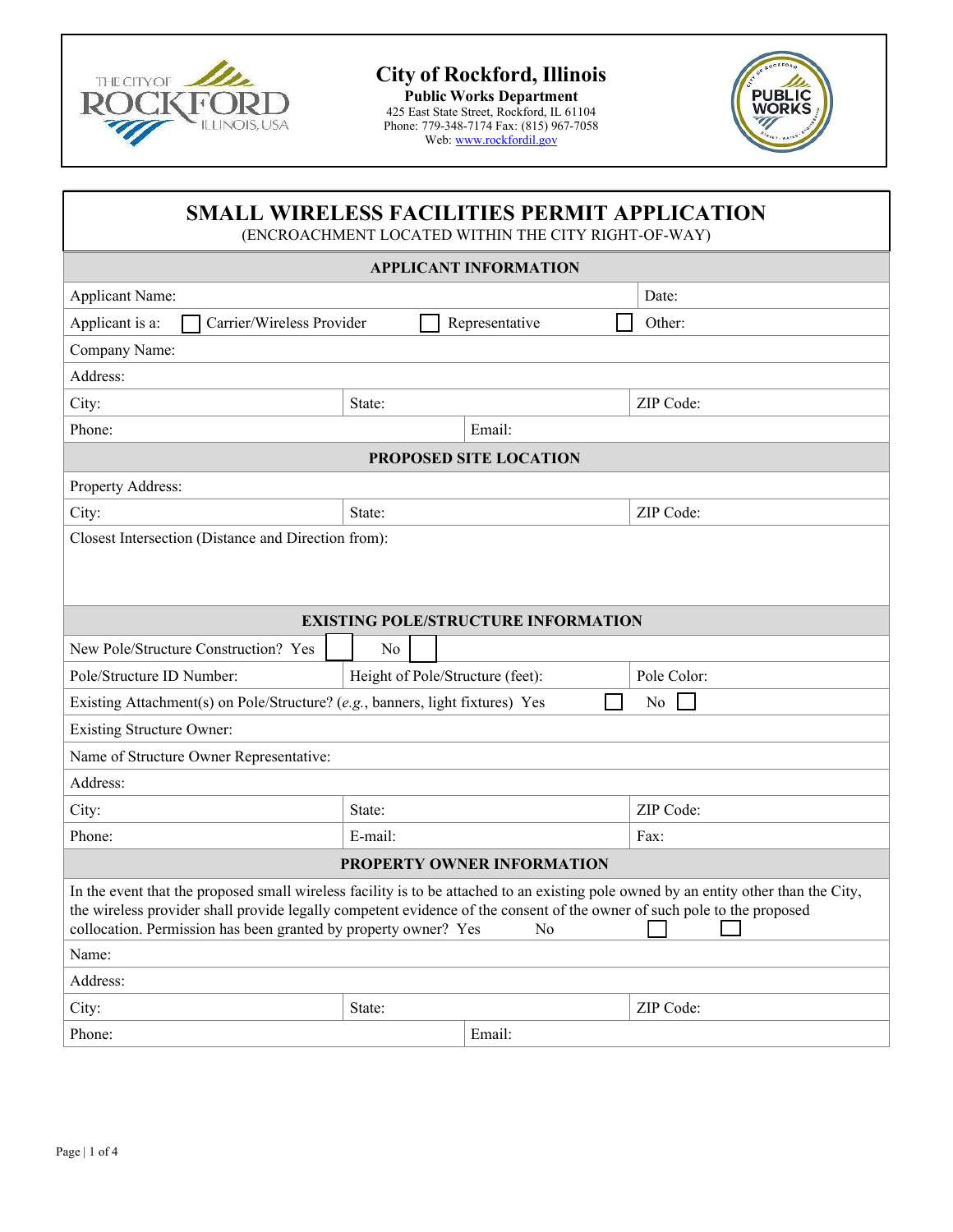

#### **City of Rockford, Illinois**

**Public Works Department**  425 East State Street, Rockford, IL 61104 Phone: 779-348-7174 Fax: (815) 967-7058 Web: www.rockfordil.gov



| <b>APPLICATION REQUIREMENTS</b>                                                                                                                                                                                                                                                                                                                                                                |        |       |  |  |
|------------------------------------------------------------------------------------------------------------------------------------------------------------------------------------------------------------------------------------------------------------------------------------------------------------------------------------------------------------------------------------------------|--------|-------|--|--|
| The following documents must be attached or included for the Application to be complete:                                                                                                                                                                                                                                                                                                       |        |       |  |  |
| Application fee(s)                                                                                                                                                                                                                                                                                                                                                                             |        |       |  |  |
| Site specific structural integrity, AND for a municipal utility pole                                                                                                                                                                                                                                                                                                                           |        |       |  |  |
| Make-ready analysis prepared by a structural engineer                                                                                                                                                                                                                                                                                                                                          |        |       |  |  |
| The location where each proposed small wireless facility or utility pole would be installed                                                                                                                                                                                                                                                                                                    |        |       |  |  |
| Photographs of the proposed site location and its immediate surroundings                                                                                                                                                                                                                                                                                                                       |        |       |  |  |
| Specifications and drawings prepared by a structural engineer for each proposed small wireless facility                                                                                                                                                                                                                                                                                        |        |       |  |  |
| The equipment type and model numbers for the antennas and all other wireless equipment associated with the<br>small wireless facility                                                                                                                                                                                                                                                          |        |       |  |  |
| A proposed schedule for the installation and completion of each small wireless facility, if approved                                                                                                                                                                                                                                                                                           |        |       |  |  |
| Proof of permission granted by property owner, if existing pole not owned by the City                                                                                                                                                                                                                                                                                                          |        |       |  |  |
| <b>ATTESTATION, ACKNOWLEDGMENT &amp; SIGNATURE</b>                                                                                                                                                                                                                                                                                                                                             |        |       |  |  |
| I attest to the best of my knowledge and belief, that the information stated in this application and in all supporting plans and<br>documents is true and accurate. To the best of my knowledge, I certify that the proposed collocation complies with the terms of<br>the "Collocation Requirements and Conditions" Section of [CITY/VILLAGE]'s Small Wireless Facility Deployment Ordinance. |        |       |  |  |
| Signature of Applicant:                                                                                                                                                                                                                                                                                                                                                                        |        | Date: |  |  |
| Printed Name of Applicant:                                                                                                                                                                                                                                                                                                                                                                     | Title: |       |  |  |

| ** FOR ADMINISTRATIVE USE ONLY**                |  |  |
|-------------------------------------------------|--|--|
| Date Application was submitted:                 |  |  |
| Application is:<br>Complete<br>Incomplete       |  |  |
| If incomplete, date the Applicant was notified: |  |  |
| Missing documents or information:               |  |  |
|                                                 |  |  |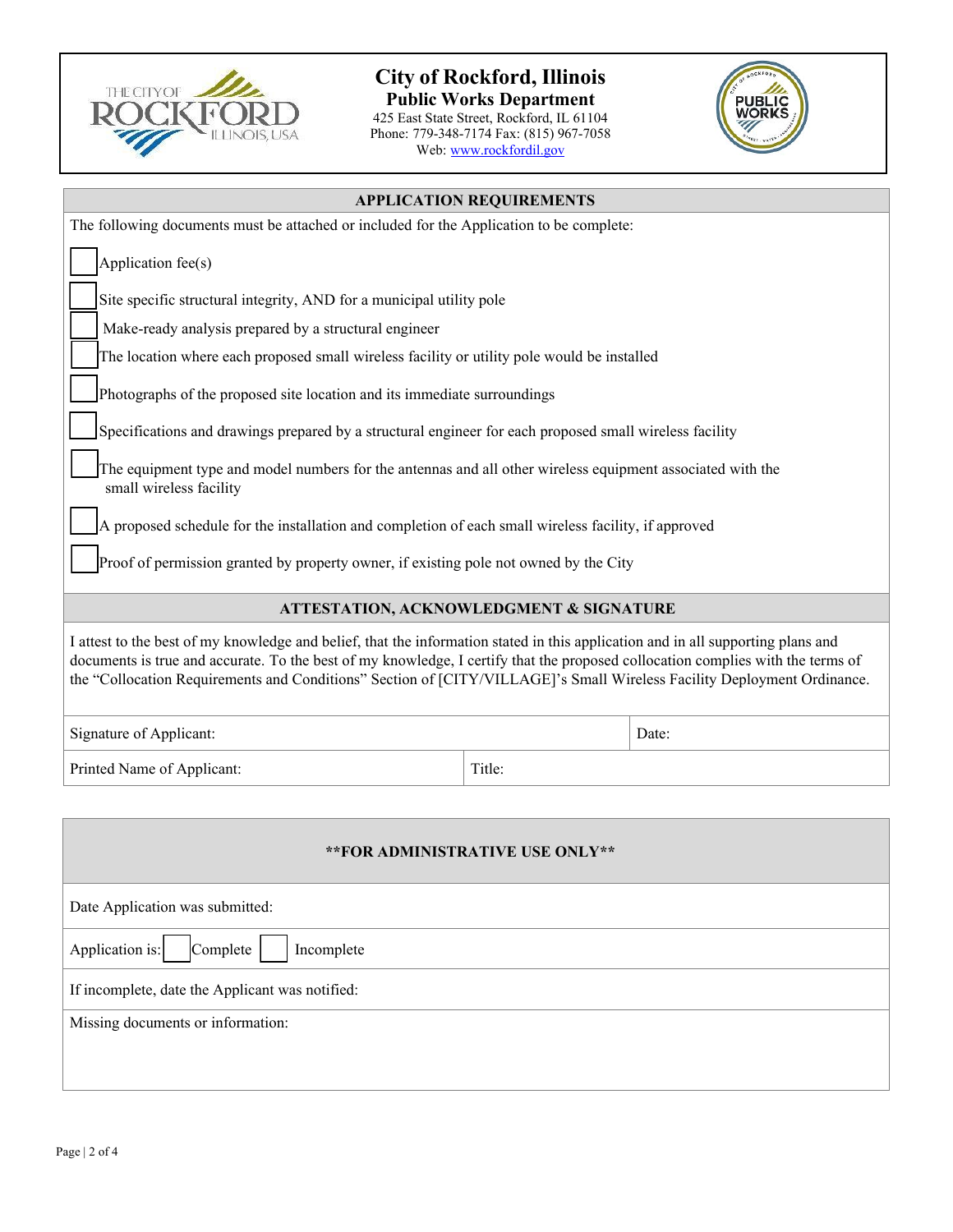

#### **City of Rockford, Illinois Public Works Department**

425 East State Street, Rockford, IL 61104 Phone: 779-348-7174 Fax: (815) 967-7058 Web: www.rockfordil.gov



| This Agreement is date as of the     | day of | . 20 , by and between the CITY OF ROCKFORD, a |
|--------------------------------------|--------|-----------------------------------------------|
| municipal corporation, ("City"), and |        | ("Participant")                               |

#### **RECITALS:**

WHEREAS, the Participant wishes to install an encroachment in the City of Rockford right-of-way; and

WHEREAS, the City wishes to permit such installation to encourage the beautification of the community, subject to the terms and conditions herein.

NOW, THEREFORE, IT IS AGREED AS FOLLOWS:

| 1.          | Installation.<br>$\#$ and Type | Participant will install the following:<br>description of encroachment(s) |
|-------------|--------------------------------|---------------------------------------------------------------------------|
|             |                                |                                                                           |
|             |                                |                                                                           |
|             |                                |                                                                           |
|             |                                |                                                                           |
|             |                                |                                                                           |
| LOCATED AT: |                                |                                                                           |

(List street address or corner **and** ROW description, i.e. median, sidewalk, etc.)

Upon obtaining a permit to do so by the Department of Public Works. Participant agrees to abide by any conditions contained in the permit.

2. Maintenance. Participant agrees to maintain the encroachment, including weeding, watering and repairs. Participant agrees to maintain the encroachment in a clean and safe condition in the location approved.

3. Indemnification, Duty to defend, and Hold Harmless, To the fullest extent permitted by law, Participant agrees to that it shall indemnify and hold harmless the CITY OF ROCKFORD, a municipal corporation, and its officers, agents, representatives and/or employees from and against any and all claims, suits, liens, judgments, damages, losses and expenses, including legal fees and all court costs and liability (including statutory liability) arising in whole or in part and in any manner from injury and/or death of person or damage to or loss of any property resulting from the acts, omissions, breach or default of Participant and any of its officers, agents, employees, members or volunteers, that occur while acting on behalf of Participant while installing or maintaining the encroachment, in connection with the performance of any work under this agreement, by or for Participant pursuant to any contract, except those claims, suits, liens, judgments, damages, losses and expenses caused by the negligence of the City of Rockford. Participant will defend and bear all costs of defending any actions or proceedings brought against the City of Rockford, a municipal corporation, and its officers, agents, representatives and/or employees, arising in whole or in part from any such acts, negligence, reckless or willful misconduct, omission, breach or default directly or indirectly, by Participant in the construction, existence, maintenance, or repair of the aforementioned encroachment.

4. City's Remedies for Noncompliance. If in the opinion of the City Engineer or his designee the encroachment(s) are not being maintained as required by this Agreement, the issued permit, and any applicable laws or regulations, the City Engineer or his designee may, upon notice described below, either: a. remove the encroachment, or b. elect to maintain the encroachment, but may subsequently remove with no further notice required. The City shall not be liable to the Participant in any way for said removal or takeover, and shall not be required to return the encroachment to the Participant. Prior to taking such action the City Engineer or his designee shall notify Participant of the maintenance deficiency in writing at the address herein or at such address Participant has designated in writing to the City as Participant's current address. The notice shall advise the Participant that the Participant has fourteen (14) days to correct the deficiency.